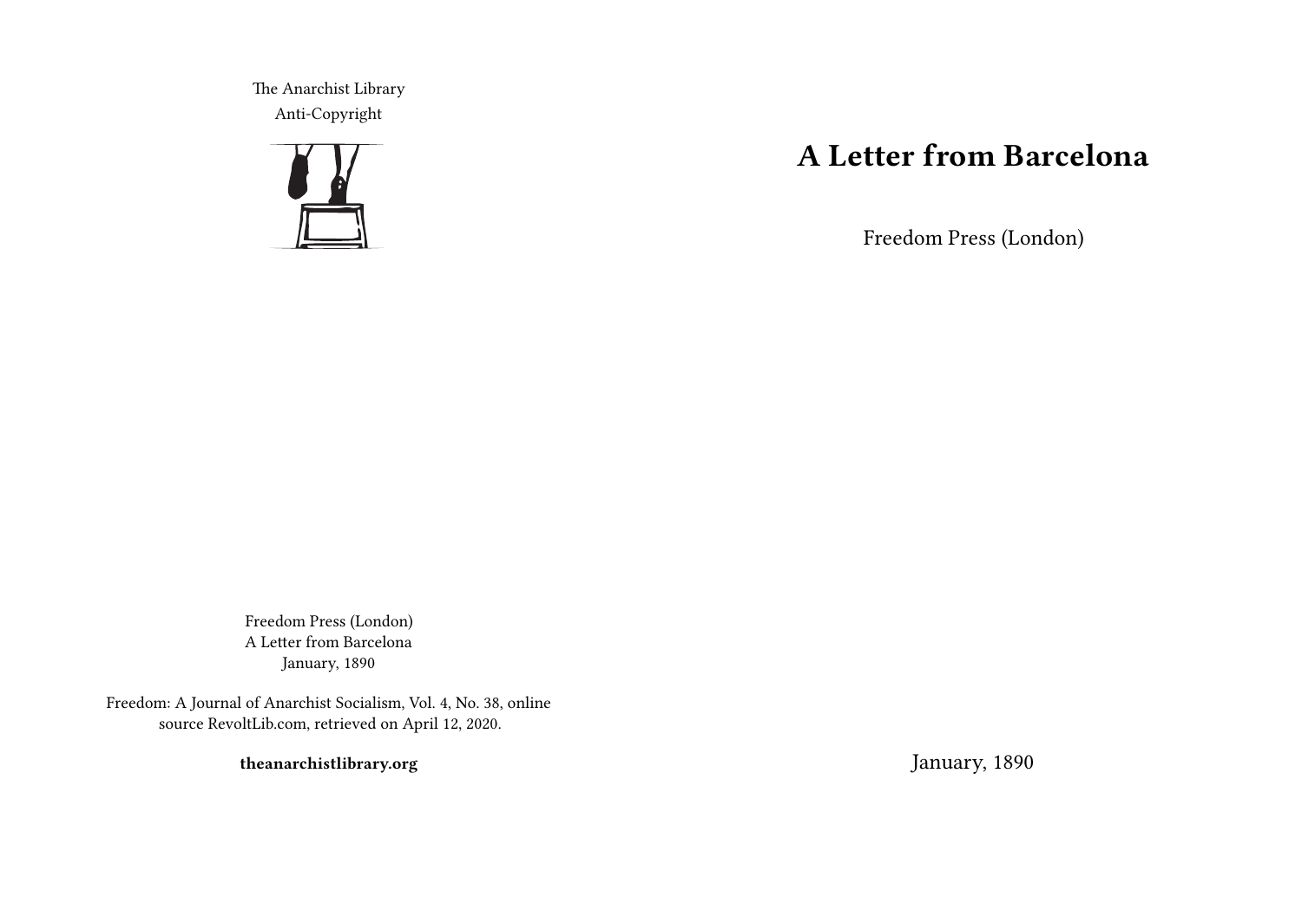The Anarchist journals of Spain at the present time are *El Productor* Of Barcelona, *La Revolucion Social* of Gracia, *El Socialismo* of Cadiz, *La Alarma* of Seville, *La Victima del Trabajo* of Valencia, *El Jornalero* of Alcoy, and *La Voz del Trabajo* of Jativa. Other journal are likely to appear soon.

I salute you fraternally in the name of the Social Revolution and Of Anarchy.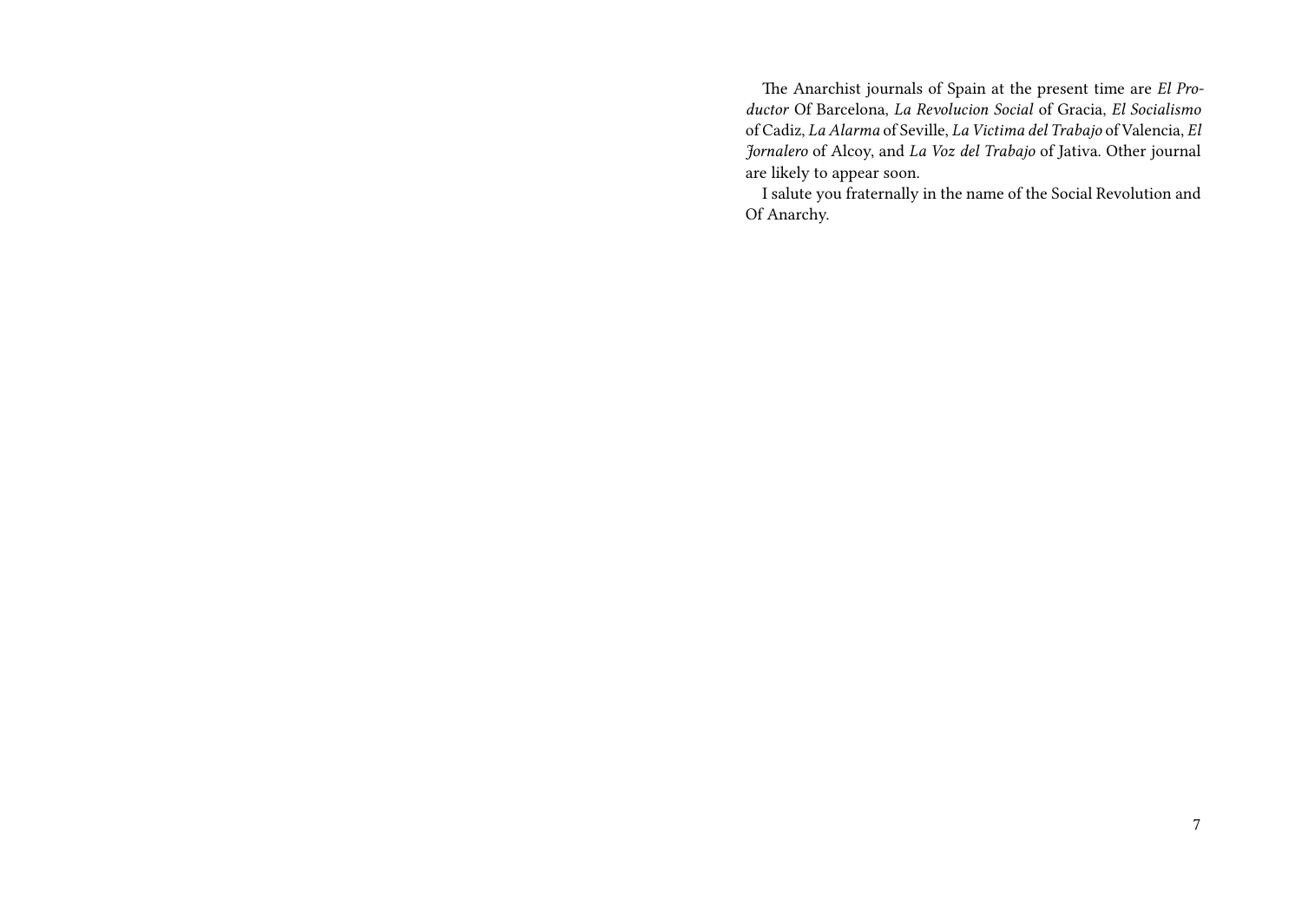pugnant to the Spanish Workers. In the same way the effrontery and charlatanism of the politicians, together with the fact that they have all taken part in the government without showing any ability or desire to do anything useful for the people, has disillusioned everybody with the result that the Republican Party is composed almost entirely of chiefs, and is quite apart from the masses of the people. The most radical fraction of the republicans ax trying to get their party to adopt a program, to be carried in to effect immediately after the triumph of the Republic, which, they think will rally the masses. it consists of the following articles: 1. Disestablishment of the Church. 2. Secular, compulsory and gratuitous education. 3. The State to provide employment for the unemployed worker on Public Works, or to guarantee him a minimum wage sufficient to provide himself And family with necessaries. 4. A law to protect the worker from the tyranny of capital. A more feeble attempt to get hold of the workers I have never seen. It is an utter waste of time on their part. Political lying promises no longer deceive anyone.

It is certain that monarchy cannot last much longer in Spain, but a capitalist Republic will not be able to succeed it. No, the next movement will be one in which the worker swill take part by burning all the title deeds and parliamentary laws and papers, abolishing public offices; and officials, and taking possession in a revolutionary sense of all the wealth which the workers, have created, so that there will no longer be the possibility Of My authoritarian class being constituted. The fact that the bodies of workers who are not Anarchists have no serious positive ideal contributes to the popularity of Anarchy. The chiefs of these bodies, however, who seek to constitute a workers! State, are stupid nobodies who discredit themselves by their bickerings. For instance, *El Socialista*, the organ of the Marxists of Madrid, and *El Oberro* of Barcelona, which represents the cotton workers of Catalona, a section of the workers which is always imploring the protection of the middle-class, are now carrying on a most absurd wordy war.

6

## **Contents**

*(From our Spanish Correspondent).* . . . . . . . . . . 5